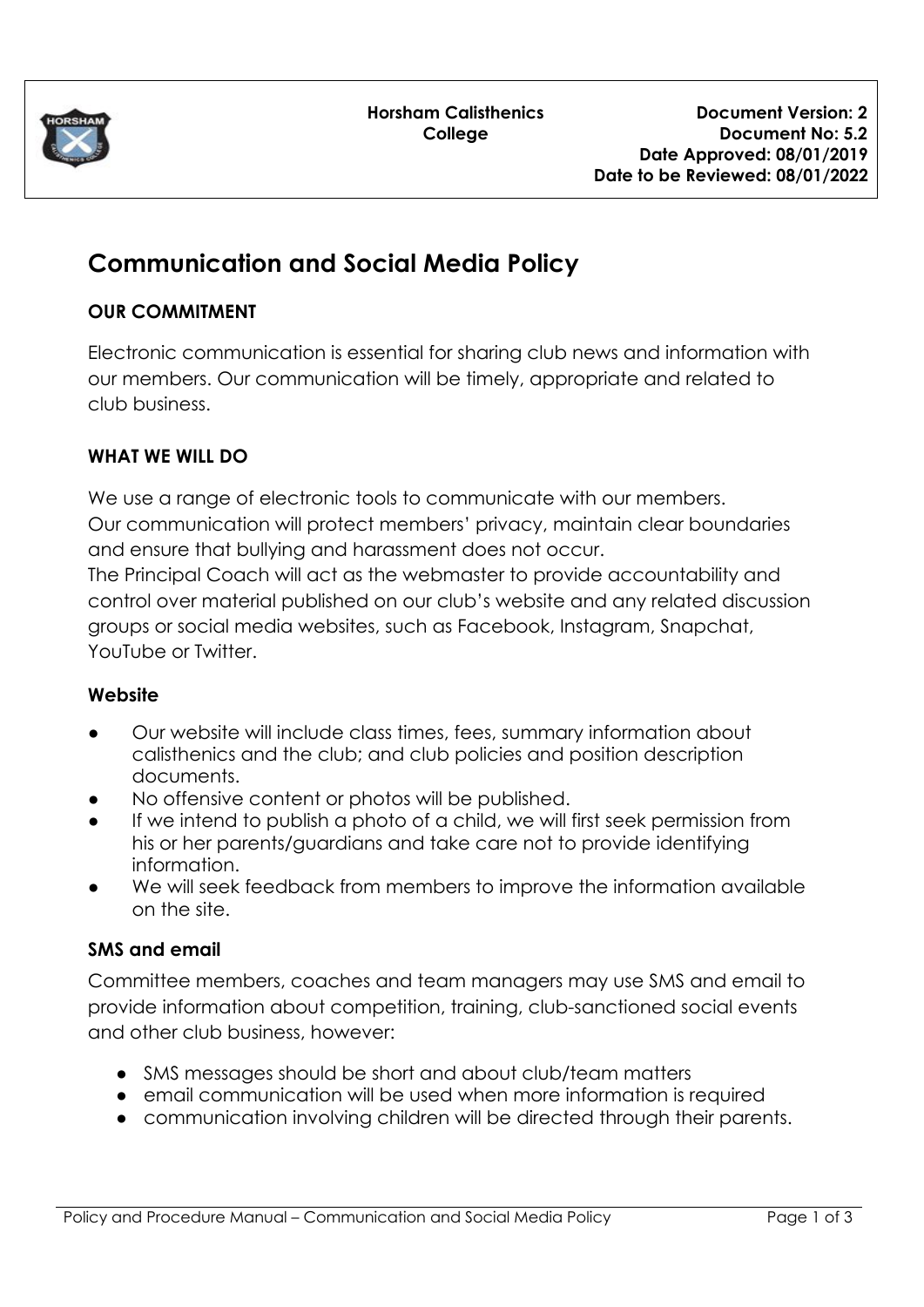

#### **Horsham Calisthenics College**

#### **Social media websites**

- We treat all social media postings, blogs, status updates and tweets as public 'comment'.
- Postings (written, photos or videos) will be family-friendly and feature positive club news and events.
- No personal information about our members will be disclosed.
- No statements will be made that are misleading, false or likely to injure a person's reputation.
- No statements will be made that might bring our club into disrepute.
- Abusive, discriminatory, intimidating or offensive statements will not be tolerated. Offending posts will be removed and those responsible will be blocked from the site.

## **WHAT WE ASK YOU TO DO**

We expect our members to conduct themselves appropriately when using electronic communication to share information with other members or posting material on public websites connected to the club.

Electronic communication:

- should be restricted to club matters
- must not offend, intimidate, humiliate or bully another person
- must not be misleading, false or injure the reputation of another person
- should respect and maintain the privacy of members
- must not bring the club into disrepute.

Members Under 18 Years - Social Media Applications and Electronic Communication:

Coaches and others who work with children and young people prefer to direct electronic communication through the child's parents/guardians. However, the Horsham Calisthenics College acknowledges that members of our club under 18 years are utilising social media applications and have their own mobile numbers for communication purposes.

If members under 18 years wish to participate in Horsham Calisthenics College social media activities, or have direct contact with a coach, assistant coach or cadet via social media or SMS/phone; a parent/guardian must consent via their enrolment form annually, to their child communicating via this medium.